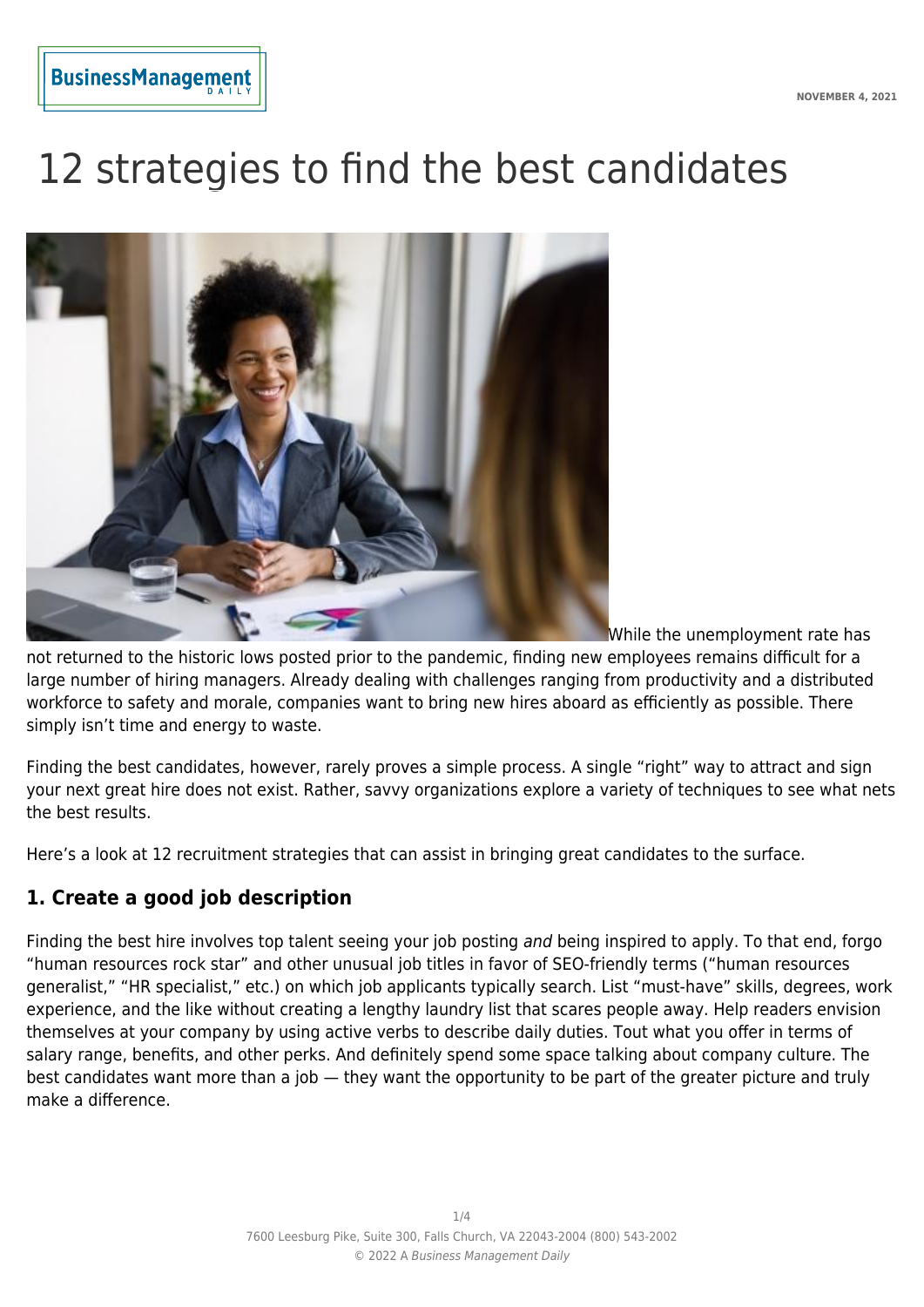# **2. Expand your geographical horizons**

For many organizations, gone are the days when new employees had to live within so many miles of the office. If your company operates remotely, market yourself accordingly. Eliminating location barriers increases the number of great candidates eligible to throw their hat into the ring. Also, many of the best candidates want to telecommute because of the better work-life balance such an arrangement brings. Demand for their services is often such that they can afford to be choosy and not bother applying for positions requiring on-site work (or onsite work exclusively).

## **3. Tap your network for prospective employees**

The possibility exists that people you know from previous jobs, professional associations, LinkedIn groups, and other means of connection are searching for new opportunities. Take time to approach them with your needs and see what happens. They may express true interest or offer a referral to someone they know who might prove a good fit. At the very least, they will be flattered you thought of them, and perhaps they will keep their ears open for quality job seekers to send your way.

## **4. Enlist the help of current employees**

Satisfied workers make great brand ambassadors. Encourage staff members to talk about the company with people in their network. Listeners generally put more stock in information delivered casually by those they know and trust compared to when they sense a recruitment pitch. To generate interest among your workers, consider implementing an employee referral program in which individuals receive money or other incentives for their efforts.

# **5. Build a pipeline of job candidates**

When you think of the hiring process as an ongoing activity rather than as something that demands attention only when job openings arise, your company can build an arsenal of potential job candidates. Maintain correspondence with promising individuals who express interest in your organization during periods when you aren't hiring in order to turn to them when open positions do come up. Similarly, when you conduct a job search, be certain to keep noteworthy job applicants that you didn't hire on your radar. A better match may evolve for them at your company, and the fact that they liked your organization enough to apply the first time proves promising.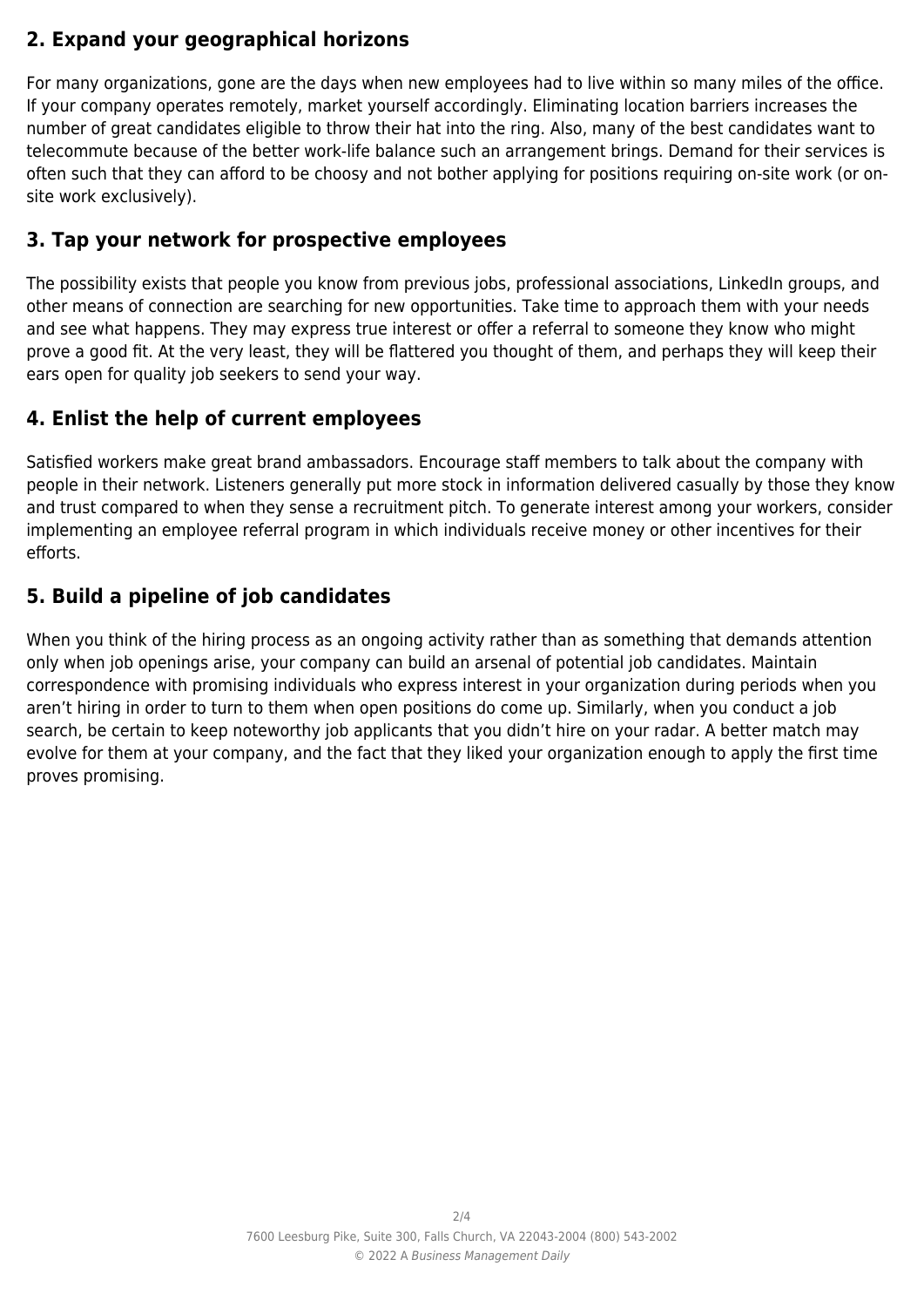

## **6. Attract talent at the source**

Establish a mutually beneficial arrangement with an area college. You'll get your brand out there by sponsoring events or contests, participating in job fairs, and guest lecturing in classes. Not only will you generate notice from students, but the school itself may also be able to point exceptional graduates in your direction. Consider working with the institution on summer internships or for-credit practicums. Seeing fresh talent in action provides a chance to evaluate if they may make good permanent employees.

## **7. Build a great career area on your website**

Getting someone to go to your website to learn more about your company is half the battle. Don't squander the opportunity when a potential candidate takes enough interest to look! Create an informative, engaging career page that offers a true sense of what your organization is about and what makes it a great place at which to work. Include clear information on current job openings and how to apply.

## **8. Highlight company culture on social media**

Prospective employees yearn to know whether they'll be a good culture fit with your organization. LinkedIn, Facebook, Instagram, and other social media platforms provide an ideal outlet to show what you are passionate about and get potential candidates excited about joining your mission. Aim to enable them to envision themselves as active contributors to what they see.

## **9. Use niche job boards to discover the best candidates**

Modern job seekers possess a plethora of options of where to turn for job opportunities. Employers looking for a specific certification or skill set may find that industry job boards rather than general sites yield a talent pool more in line with their needs. If location is a major factor because you seek on-site workers, consider posting on local job boards. Community organizations such as the chamber of commerce and neighborhood libraries often post regional job opportunities.